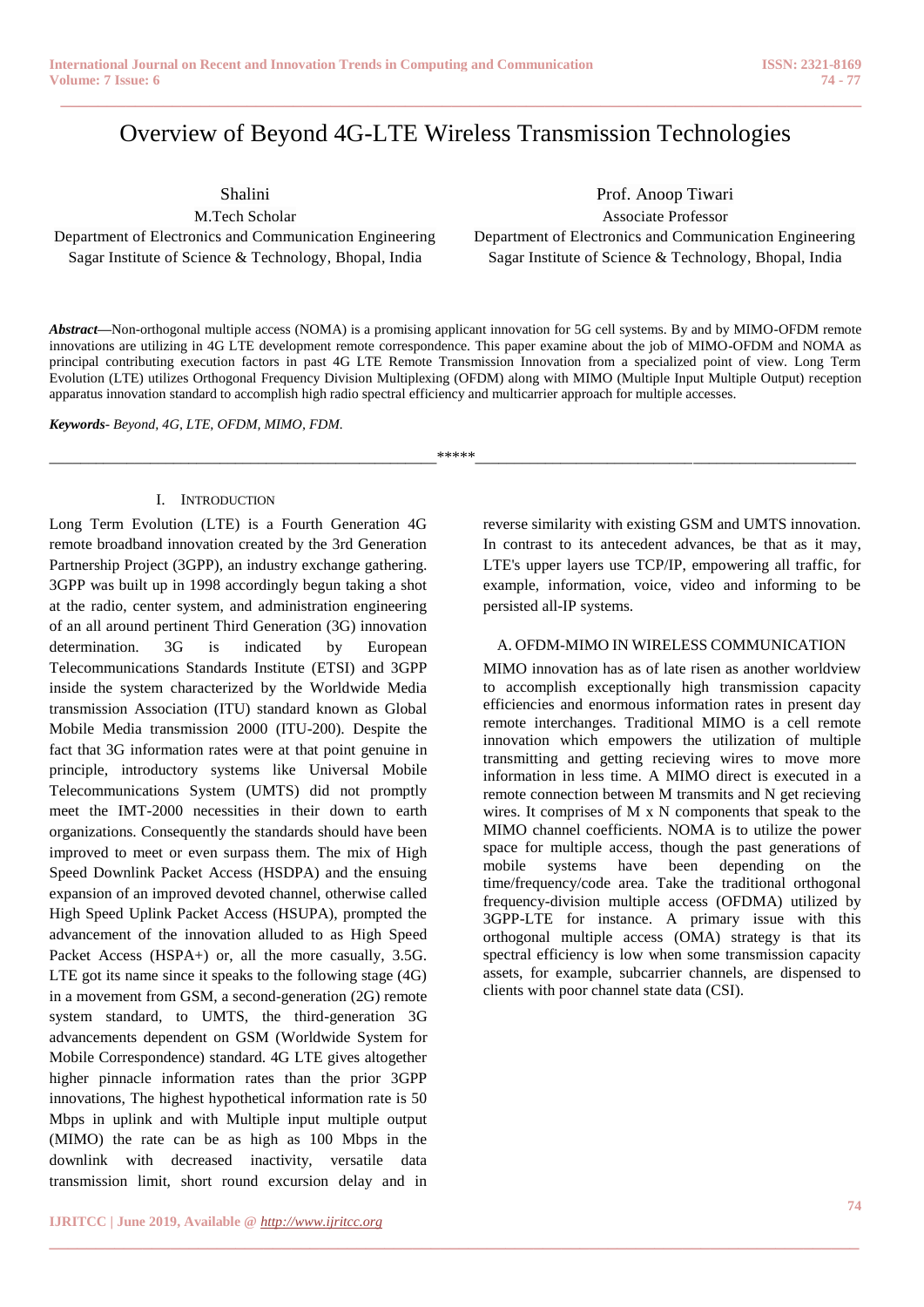

Figure 1: MIMO- OFDM in 4G LTE

Then again, the utilization of NOMA empowers every client to approach all the subcarrier channels, and thus the data transfer capacity assets allotted to the clients with poor CSI can in any case be accessed by the clients with solid CSI, which fundamentally improves the spectral efficiency. non-orthogonal multiple access (NOMA) has been as of late proposed for 3GPP Long Term Evolution (LTE) and imagined to be a fundamental segment of fifth generation (5G) mobile systems. The key component of NOMA is to serve multiple clients simultaneously/frequency/code, yet with various power levels, which yields a critical spectral efficiency increase over customary orthogonal Mama. This article gives a systematic treatment of this recently rising innovation, from its mix with multiple-input multiple-output (MIMO) advances, to helpful NOMA, just as the exchange among NOMA and subjective radio.<br> **OFDMA** 



Figure 2: Non orthogonal multiple access

Presently the idea of non-orthogonal multiple access (NOMA) technique for the up and coming 5G systems. The majority of the current cell systems actualize orthogonal multiple access (OMA) methods, for example, time division multiple access (TDMA), frequency division multiple access (FDMA) or code division multiple access (CDMA) together. Be that as it may, none of these methods can fulfill the high needs of future radio access systems.

## B. NOMA in Beyond 4G LTE Communication

The qualities of the OMA plans can be abridged as pursues. In TDMA, the data for every client is sent in non-covering availabilities, so that TDMA-based systems require exact planning synchronization, which can be testing, especially in the uplink. In FDMA usage, for example, orthogonal frequency division multiple access (OFDMA), data for every client is doled out to a subset of subcarriers. CDMA

**\_\_\_\_\_\_\_\_\_\_\_\_\_\_\_\_\_\_\_\_\_\_\_\_\_\_\_\_\_\_\_\_\_\_\_\_\_\_\_\_\_\_\_\_\_\_\_\_\_\_\_\_\_\_\_\_\_\_\_\_\_\_\_\_\_\_\_\_\_\_\_\_\_\_\_\_\_\_\_\_\_\_\_\_\_\_\_**

uses codes so as to isolate the clients over a similar channel. NOMA is on a very basic level not the same as these multiple access plans which give orthogonal access to the clients either in time, frequency, code or space. In NOMA, every client works in a similar band and simultaneously where they are recognized by their capacity levels. NOMA utilizes superposition coding at the transmitter with the end goal that the progressive obstruction crossing out (SIC) recipient can isolate the clients both in the uplink and in the downlink channels.

NOMA was proposed as an applicant radio access innovation for 5G cell systems. Reasonable usage of NOMA in cell systems requires high computational capacity to execute constant power assignment and progressive impedance retraction calculations. By 2020, the time that 5G systems are focused to be conveyed, the computational limit of the two handsets and access focuses is required to high enough to run NOMA algorithms.

# II. LITERATURE SURVEY

Y. Wu et al., [1] In light of this association, this examination changes the joint advancement issue into a proportionate transfer speed streamlining issue, and further proposes an effective calculation to figure the ideal data transmission distribution (which empowers us to infer the relating transmit powers for the MUs). Broad numerical outcomes are given to approve the proposed calculation and the benefit of the proposed joint channel data transfer capacity and power allotments for the NOMA transmission.

Z. Ruoyu, et al., [2] To diminish the mind-boggling pilot overhead, a cross breed orthogonal and non-orthogonal pilot circulation at the base station (BS), which is a speculation of the current pilot dissemination conspire, is proposed by misusing the regular sparsity of channel because of the conservative radio wire plan. At that point the square sparsity for recieving wires with half breed pilot dispersion is inferred separately and can be utilized to acquire channel drive reaction.

Y. Zhang et al., [3] In the 5G remote systems, nonorthogonal multiple access (NOMA) is a promising worldview to improve its high range efficiency. This examination considers applying concurrent remote data and power move (SWIPT) strategy to agreeable NOMA remote systems, where vitality compelled transfer hubs collect the surrounding radio-frequency sign and utilize the gathered vitality to advance the packets from sources to goals.

L. You et al., [4] It is first demonstrate the shut structure eigenvectors of the ideal unicast and multicast transmit covariance frameworks, individually, which uncovers the optimality of pillar space transmission and streamlines the huge dimensional network esteemed NOUM transmission plan into a shaft area control assignment issue. Through conjuring the sunken raised strategy, we, at that point, propose a productive iterative pillar area control designation calculation with ensured combination to a stationary point.

Y. Feng et al., [5] With non-orthogonal multiple access (NOMA) in an aloof listening in situation, we handle the expansion of the mystery rate for the solid client subject to a greatest admissible mystery blackout likelihood while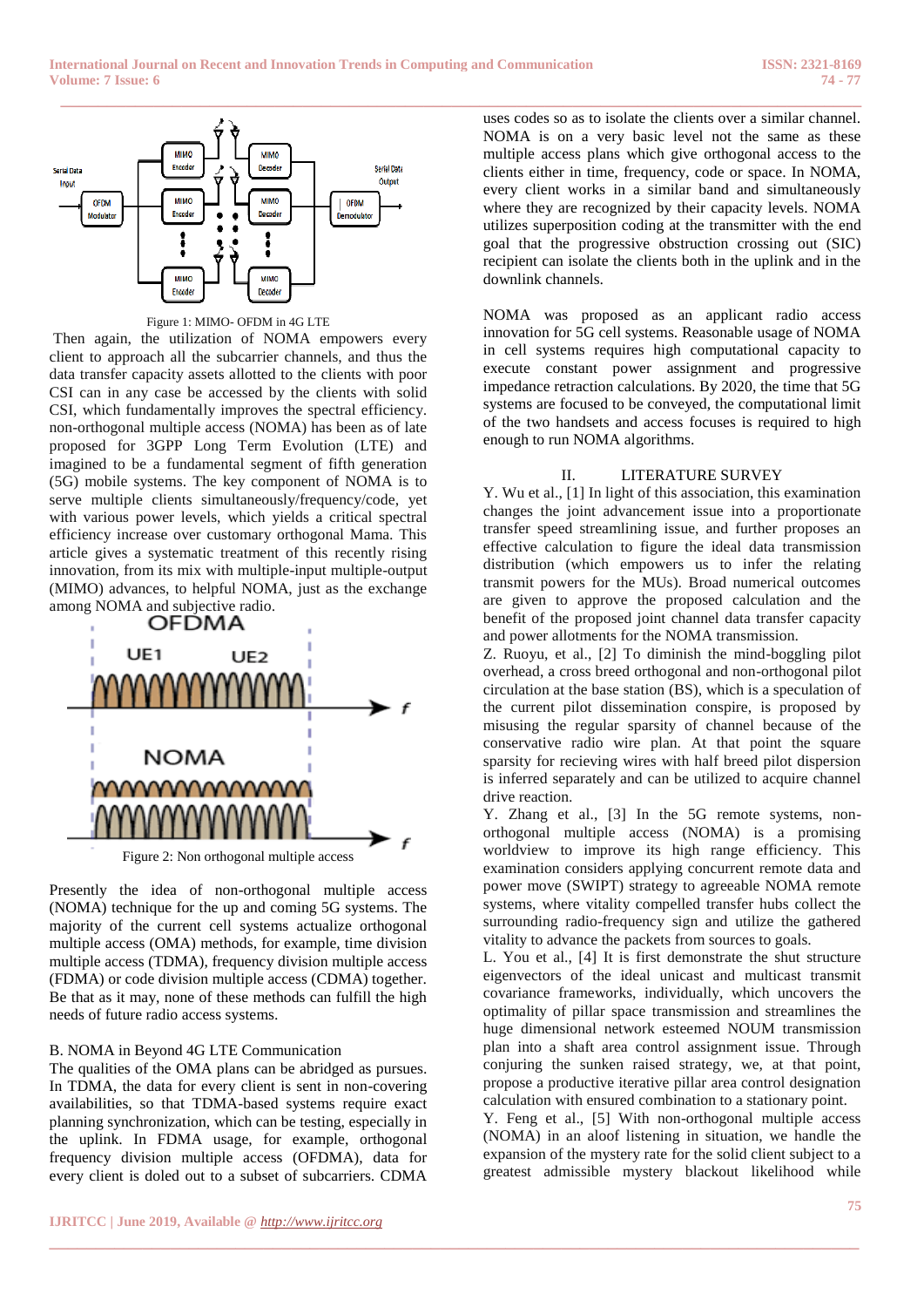ensuring an imperative on the transmission rate to the powerless client. Just because, the reliance between the busybody's capacity to direct progressive obstruction wiping out and her channel quality is considered.

X. Wang et al., [7] In this work, consider the capability of non-orthogonal multiple access (NOMA) with the end goal of impedance moderation in downlink little cell systems (SCNs). Not quite the same as earlier works, we center around artfully multiplexing various clients on the equivalent subchannel to maintain a strategic distance from the serious between cell impedance got by ultradense organizing. Planning to augment the system throughput, we define an appropriated subchannel task issue with neighborhood data trade.

H. Zheng et al.,[8] To accomplish increasingly proficient range usage in the shrewd transportation system, nonorthogonal multiple access-empowered (NOMAempowered) V2X interchanges have been developing as a promising innovation. In this paper, the asset portion issue for NOMA-empowered V2X interchanges is examined. For V2I joins, in perspective on the client reasonableness and the various necessities of cell clients (Signals), weighted max-min rate decency for Prompts is connected, where both indistinguishable loads and various loads are considered. Concerning V2V clients (VUEs), the base sign toobstruction in addition to clamor proportion (SINR) necessities are forced on the issue detailing.

## III. OFDM Vs NOMA

In OFDMA method BS (Base Station) shares its assets by transmitting to UEs at various time moments and frequencies. OFDMA designates subchannels and vacancies to the clients dependent on wanted transfer speed or information rate. Each of the subchannels are mapped with few number of subcarriers after stages and consequently OFDMA is strong against blurring. The advances, for example, Mobile WiMAX, LTE, LTE-progressed and 5G utilizes OFDMA strategy for asset sharing.

OFDM Utilizes the range by permitting cover. By separating the channel into narrowband level blurring subchannels, OFDM is more impervious to frequency specific blurring than single transporter systems are. Takes out ISI and IFI through utilization of a cyclic prefix. Utilizing sufficient channel coding and interleaving one can recuperate images lost because of the frequency selectivity of the channel. Channel balance ends up less difficult than by utilizing versatile balance procedures with single transporter systems. It is conceivable to utilize most extreme probability translating with sensible multifaceted nature. OFDM is computationally effective by utilizing FFT methods to execute the regulation and demodulation capacities. Is less touchy to test timing balances than single bearer systems are. Gives great security against cochannel obstruction and hasty parasitic commotion.

Impediment of OFDM is sign has a clamor like adequacy with an exceptionally enormous unique range, in this way it requires RF control intensifiers with a high crest to average power proportion. It is progressively delicate to bearer frequency balance and float than single transporter systems are because of spillage of the DFT.

**\_\_\_\_\_\_\_\_\_\_\_\_\_\_\_\_\_\_\_\_\_\_\_\_\_\_\_\_\_\_\_\_\_\_\_\_\_\_\_\_\_\_\_\_\_\_\_\_\_\_\_\_\_\_\_\_\_\_\_\_\_\_\_\_\_\_\_\_\_\_\_\_\_\_\_\_\_\_\_\_\_\_\_\_\_\_\_**

**\_\_\_\_\_\_\_\_\_\_\_\_\_\_\_\_\_\_\_\_\_\_\_\_\_\_\_\_\_\_\_\_\_\_\_\_\_\_\_\_\_\_\_\_\_\_\_\_\_\_\_\_\_\_\_\_\_\_\_\_\_\_\_\_\_\_\_\_\_\_\_\_\_\_\_\_\_\_\_\_\_\_\_\_\_\_** The NOMA is a multiple access procedure utilized in 5G cell remote system. The fundamental capacity of NOMA is to serve multiple UEs (Client Types of gear) utilizing single 5G-NB (Hub B or Base Station). It serves multiple clients on same time/frequency assets. There are two fundamental methods utilized in NOMA for multiple accesses.

• Power domain: Here NOMA accomplishes multiplexing dependent on various power levels.

• Code domain: Here NOMA accomplishes multiplexing dependent on various codes.

Transmit side: NOMA utilizes superposition coding at the transmitter end. The distinctive power levels have been appointed to clients. As appeared in the figure-1, Base Station transmits superposed sign to User#1 and User#2. Here User#2 utilizes high addition and User#1 uses low increase as appeared.

Receive side: NOMA uses SIC (Progressive impedance dropping) system to recover information of both the clients. At beneficiary, User#2 (Solid Client) substracts sign of user#1 through SIC and later unravels its own sign. User#1 (Frail Client) treats sign of User#2 as commotion and deciphers its own sign straightforwardly.

| Table 2: NOMA vs OFDMA |  |
|------------------------|--|
|------------------------|--|

| Specifications | <b>NOMA</b>            | <b>OFDMA</b>      |
|----------------|------------------------|-------------------|
| Full form      | Non-                   | Orthogonal        |
|                | Orthogonal             | Frequency         |
|                | <b>Multiple Access</b> | Division Multiple |
|                |                        | Access            |
| Spectrum       | Higher                 | Lower             |
| Efficiency     |                        |                   |
| Capacity       | Less                   | More              |
| (Number of     |                        |                   |
| users/cell)    |                        |                   |

## IV. CONCLUSION

In this paper, the commitment of MIMO-OFDM in 4G LTE remote advancements examined. The utilization of multiple recieving wires at the two closures of a remote connection (multiple input multiple output (MIMO) innovation) has as of late been exhibited to have the capability of accomplishing remarkable information rates in 4G-LTE. Orthogonal frequency division multiplexing (OFDM) fundamentally diminishes recipient multifaceted nature in remote broadband systems. The utilization of NOMA innovation for past 4G LTE remote advancements, in this way is by all accounts an appealing answer for future broadband remote systems.

## **REFERENCE**

- [1]. Y. Wu et al., "Resource optimisation for downlink nonorthogonal multiple access systems: a joint channel bandwidth and power allocations approach," in IET Communications, vol. 12, no. 19, pp. 2429-2437, 4 11 2018.
- [2]. Z. Ruoyu, Z. Honglin, Z. Jiayan and J. Shaobo, "Hybrid orthogonal and non-orthogonal pilot distribution based channel estimation in massive MIMO system," in Journal of Systems Engineering and Electronics, vol. 29, no. 5, pp. 881- 898, Oct. 2018.